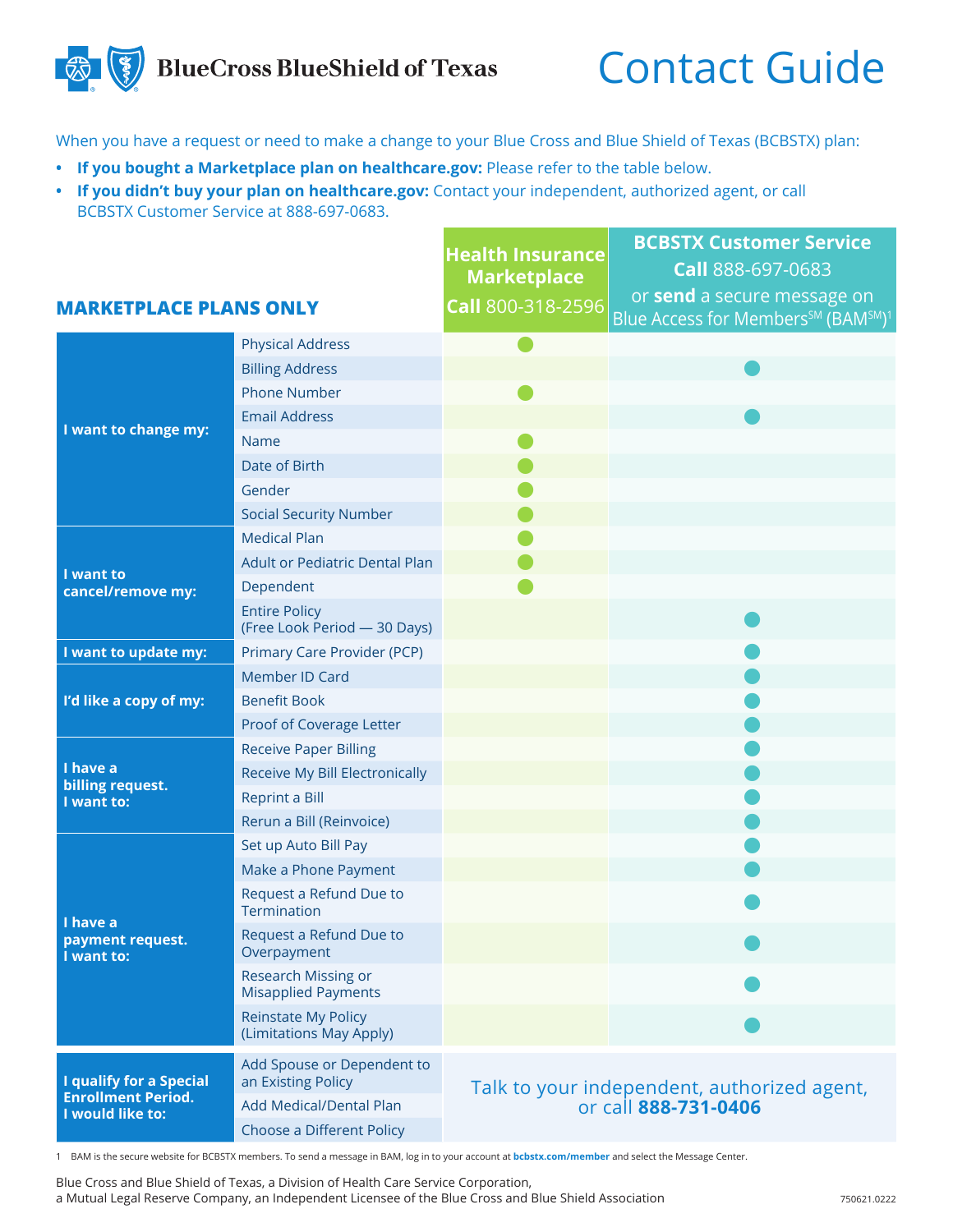

## **Health care coverage is important for everyone.**

We provide free communication aids and services for anyone with a disability or who needs language assistance. We do not discriminate on the basis of race, color, national origin, sex, gender identity, age, sexual orientation, health status or disability.

To receive language or communication assistance free of charge, please call us at 855-710-6984.

If you believe we have failed to provide a service, or think we have discriminated in another way, contact us to file a grievance.

Office of Civil Rights Coordinator **Phone:** 855-664-7270 (voicemail)<br>300 E. Randolph St. **Phone:** TTY/TDD: 855-661-6965 300 E. Randolph St. TTY/TDD: 855-661-6965 35th Floor Fax: 855-661-6960 Chicago, Illinois 60601

You may file a civil rights complaint with the U.S. Department of Health and Human Services, Office for Civil Rights, at:

U.S. Dept. of Health & Human Services Phone: 800-368-1019<br>100 Independence Avenue SW TTY/TDD: 800-537-7697 200 Independence Avenue SW TTY/TDD:<br>Room 509F, HHH Building 1019 Complaint

Room 509F, HHH Building 1019 Complaint Portal: https://ocrportal.hhs.gov/ocr/portal/lobby.jsf<br>Washington, DC 20201 Complaint Forms: http://www.hhs.gov/ocr/office/file/index.html Complaint Forms: http:/[/www.hhs.gov/ocr/office/file/index.html](http://www.hhs.gov/ocr/office/file/index.html)